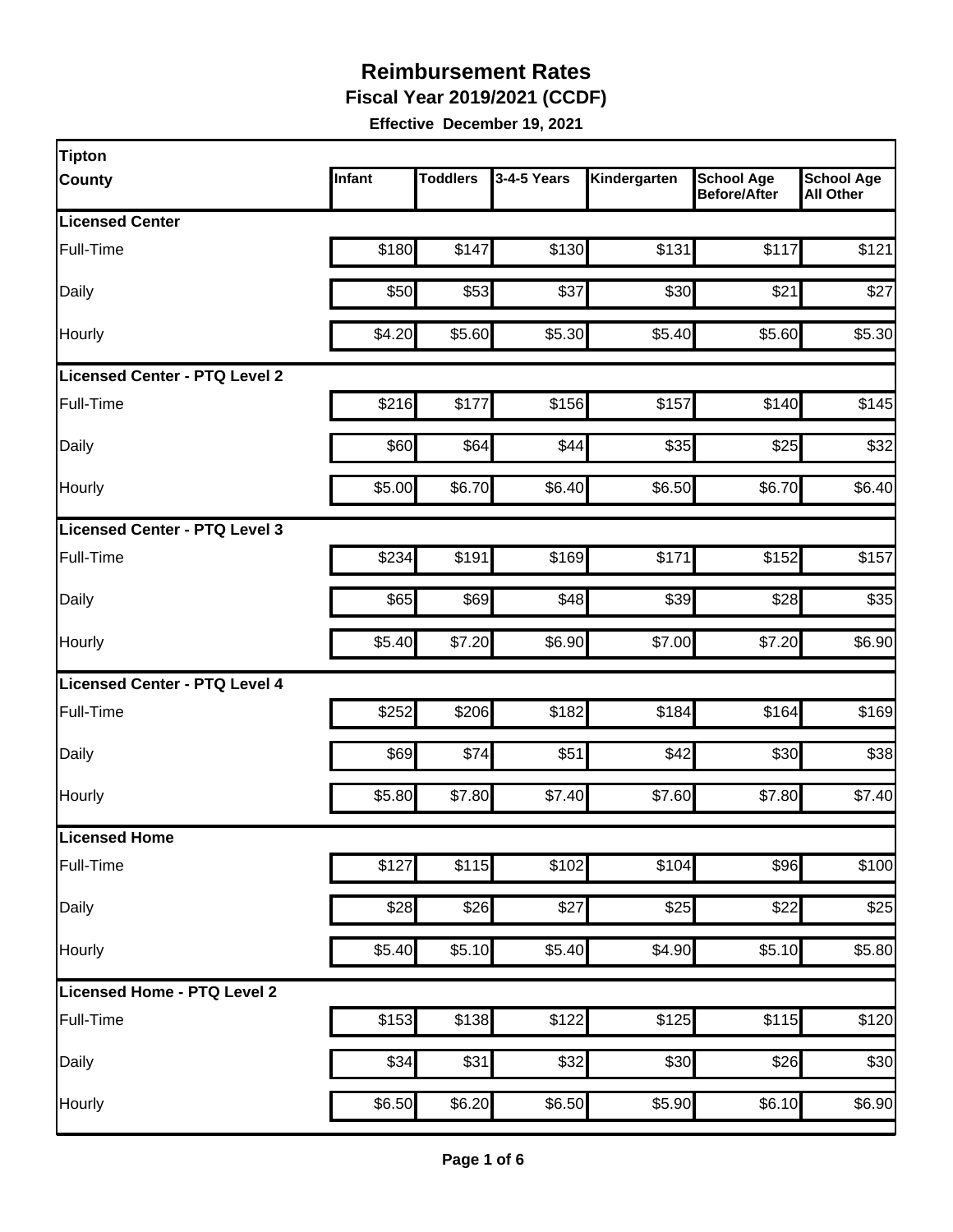**Fiscal Year 2019/2021 (CCDF)** 

| <b>Tipton</b>                            |        |                 |             |              |                                          |                                       |
|------------------------------------------|--------|-----------------|-------------|--------------|------------------------------------------|---------------------------------------|
| <b>County</b>                            | Infant | <b>Toddlers</b> | 3-4-5 Years | Kindergarten | <b>School Age</b><br><b>Before/After</b> | <b>School Age</b><br><b>All Other</b> |
| Licensed Home - PTQ Level 3              |        |                 |             |              |                                          |                                       |
| Full-Time                                | \$166  | \$149           | \$132       | \$135        | \$125                                    | \$130                                 |
| Daily                                    | \$37   | \$34            | \$35        | \$32         | \$28                                     | \$33                                  |
| Hourly                                   | \$7.00 | \$6.60          | \$7.00      | \$6.40       | \$6.70                                   | \$7.50                                |
| Licensed Home - PTQ Level 4              |        |                 |             |              |                                          |                                       |
| Full-Time                                | \$178  | \$161           | \$142       | \$146        | \$134                                    | \$140                                 |
| Daily                                    | \$39   | \$36            | \$37        | \$34         | \$30                                     | \$35                                  |
| <b>Hourly</b>                            | \$7.50 | \$7.20          | \$7.60      | \$6.90       | \$7.20                                   | \$8.10                                |
| <b>Registered Ministry</b>               |        |                 |             |              |                                          |                                       |
| Full-Time                                | \$114  | \$91            | \$76        | \$73         | \$53                                     | \$82                                  |
| Daily                                    | \$23   | \$18            | \$17        | \$14         | \$12                                     | \$16                                  |
| Hourly                                   | \$3.10 | \$3.50          | \$3.50      | \$3.50       | \$3.20                                   | \$3.60                                |
| <b>Registered Ministry - PTQ Level 1</b> |        |                 |             |              |                                          |                                       |
| Full-Time                                | \$147  | \$117           | \$103       | \$102        | \$85                                     | \$102                                 |
| Daily                                    | \$37   | \$36            | \$27        | \$22         | \$17                                     | \$22                                  |
| Hourly                                   | \$3.70 | \$4.60          | \$4.30      | \$4.40       | \$4.40                                   | \$4.30                                |
| <b>Registered Ministry - PTQ Level 2</b> |        |                 |             |              |                                          |                                       |
| Full-Time                                | \$216  | \$177           | \$156       | \$157        | \$140                                    | \$145                                 |
| Daily                                    | \$60   | \$64            | \$44        | \$35         | \$25                                     | \$32                                  |
| Hourly                                   | \$5.00 | \$6.70          | \$6.40      | \$6.50       | \$6.70                                   | \$6.40                                |
| <b>Registered Ministry - PTQ Level 3</b> |        |                 |             |              |                                          |                                       |
| Full-Time                                | \$234  | \$191           | \$169       | \$171        | \$152                                    | \$157                                 |
| Daily                                    | \$65   | \$69            | \$48        | \$39         | \$28                                     | \$35                                  |
| Hourly                                   | \$5.40 | \$7.20          | \$6.90      | \$7.00       | \$7.20                                   | \$6.90                                |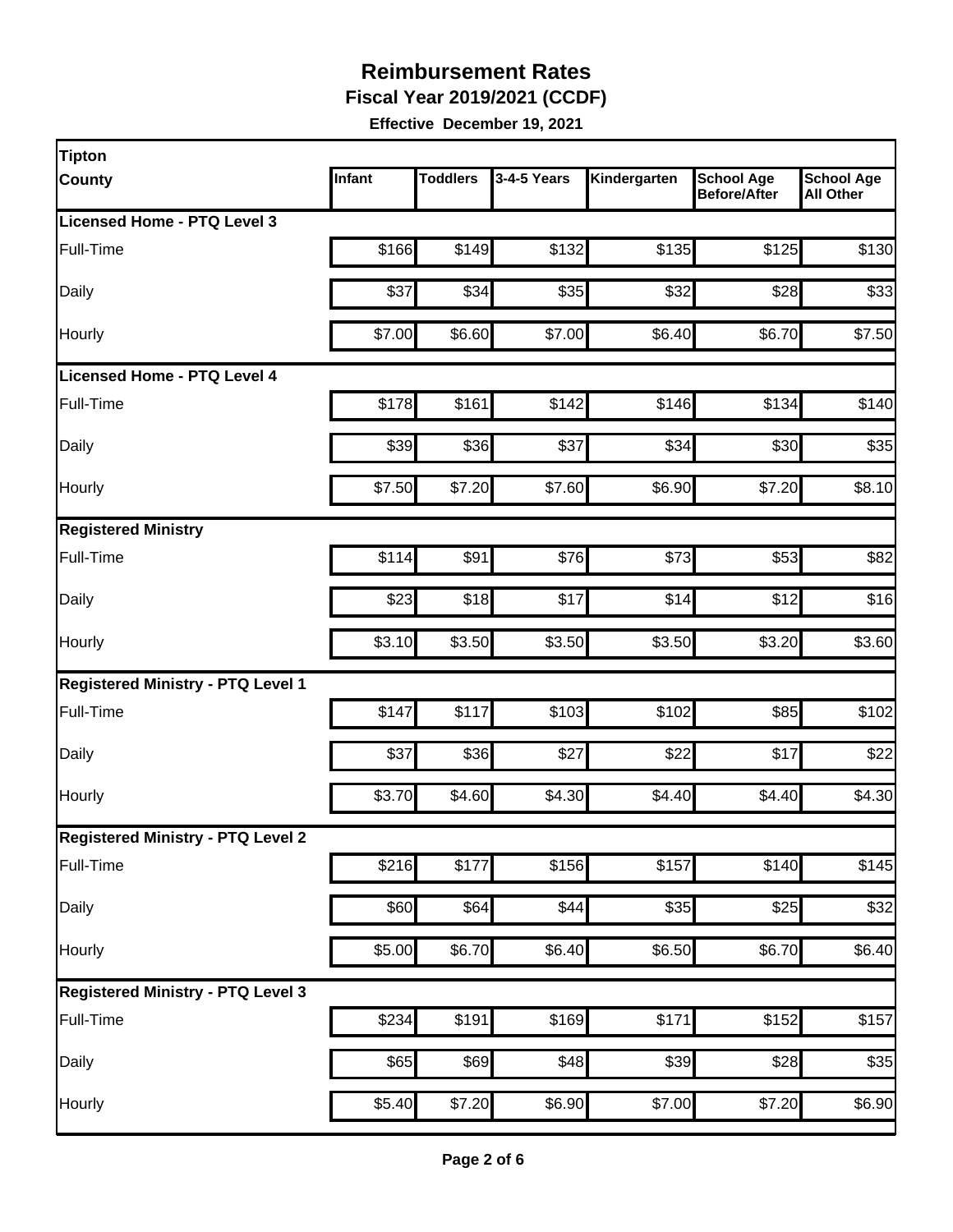**Fiscal Year 2019/2021 (CCDF)** 

| <b>Tipton</b>                            |                  |                 |             |              |                                          |                                       |
|------------------------------------------|------------------|-----------------|-------------|--------------|------------------------------------------|---------------------------------------|
| <b>County</b>                            | <b>Infant</b>    | <b>Toddlers</b> | 3-4-5 Years | Kindergarten | <b>School Age</b><br><b>Before/After</b> | <b>School Age</b><br><b>All Other</b> |
| <b>Registered Ministry - PTQ Level 4</b> |                  |                 |             |              |                                          |                                       |
| Full-Time                                | \$252            | \$206           | \$182       | \$184        | \$164                                    | \$169                                 |
| Daily                                    | \$69             | \$74            | \$51        | \$42         | \$30                                     | \$38                                  |
| Hourly                                   | \$5.80           | \$7.80          | \$7.40      | \$7.60       | \$7.80                                   | \$7.40                                |
| <b>Exempt Center</b>                     |                  |                 |             |              |                                          |                                       |
| Full-Time                                | \$114            | \$91            | \$76        | \$73         | \$53                                     | \$82                                  |
| Daily                                    | \$23             | \$18            | \$17        | \$14         | \$12                                     | \$16                                  |
| Hourly                                   | \$3.10           | \$3.50          | \$3.50      | \$3.50       | \$3.20                                   | \$3.60                                |
| <b>Accredited Exempt Center</b>          |                  |                 |             |              |                                          |                                       |
| Full-Time                                | \$192            | \$152           | \$134       | \$138        | \$121                                    | \$133                                 |
| Daily                                    | \$41             | \$34            | \$28        | \$20         | \$20                                     | \$27                                  |
| Hourly                                   | \$4.60           | \$6.10          | \$5.90      | \$6.00       | \$5.70                                   | \$5.90                                |
| <b>Exempt Home</b>                       |                  |                 |             |              |                                          |                                       |
| Full-Time                                | $\overline{$79}$ | \$75            | \$75        | \$75         | \$75                                     | \$70                                  |
| Daily                                    | \$16             | \$15            | \$15        | \$15         | \$14                                     | \$14                                  |
| Hourly                                   | \$3.00           | \$2.20          | \$2.20      | \$2.10       | \$2.10                                   | \$2.10                                |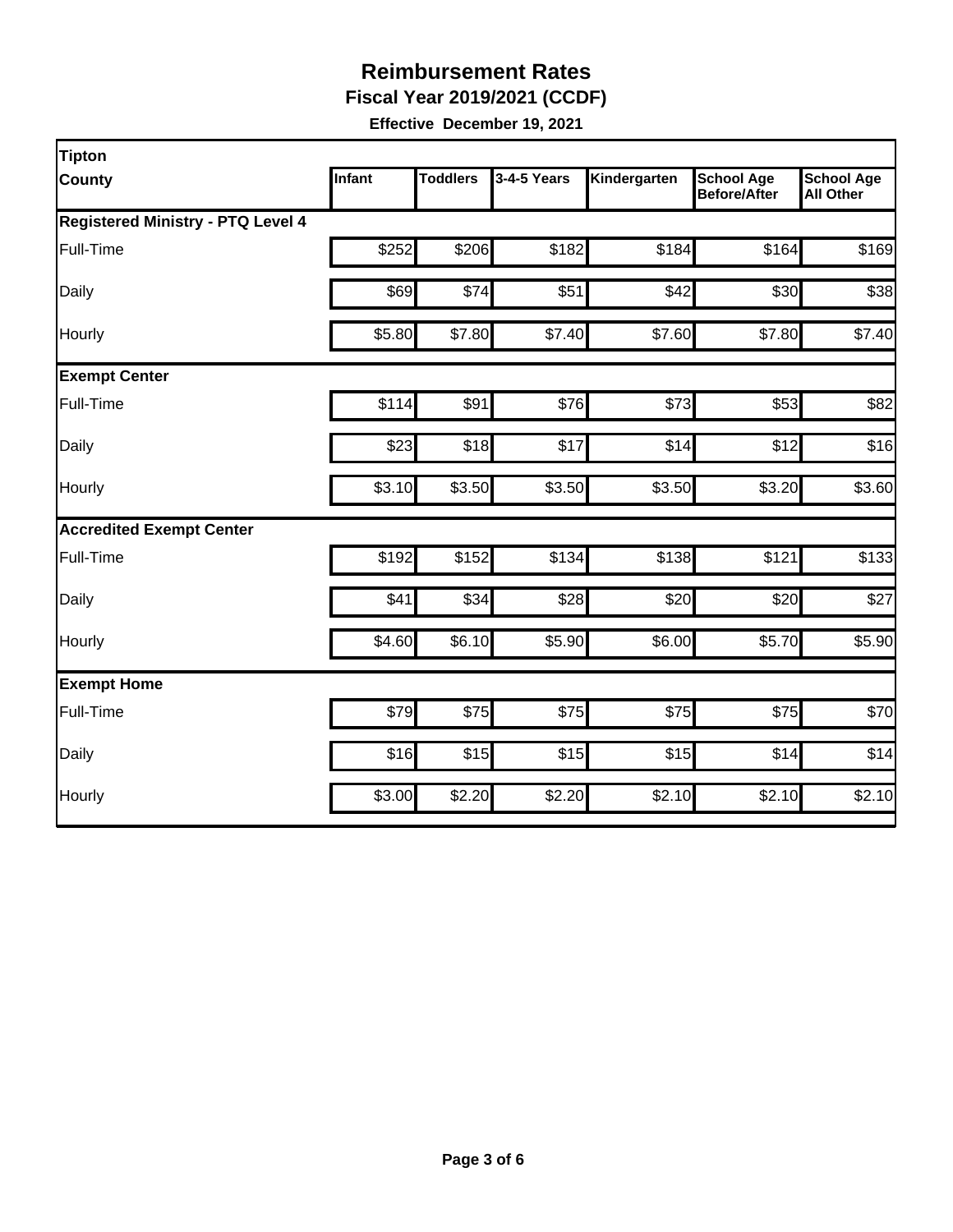**School Year 2019/2021 (OMW Pre-K)** 

| <b>Tipton</b>                 |        |                 |             |              |                                          |                         |
|-------------------------------|--------|-----------------|-------------|--------------|------------------------------------------|-------------------------|
| <b>County</b>                 | Infant | <b>Toddlers</b> | 3-4-5 Years | Kindergarten | <b>School Age</b><br><b>Before/After</b> | School Age<br>All Other |
| Licensed Center - PTQ Level 3 |        |                 |             |              |                                          |                         |
| Full-Time                     |        |                 | \$185.90    |              |                                          |                         |
| Daily                         |        |                 |             |              |                                          |                         |
| Hourly                        |        |                 |             |              |                                          |                         |
| Licensed Center - PTQ Level 4 |        |                 |             |              |                                          |                         |
| Full-Time                     |        |                 | \$200.20    |              |                                          |                         |
| Daily                         |        |                 |             |              |                                          |                         |
| Hourly                        |        |                 |             |              |                                          |                         |
| Licensed Home - PTQ Level 3   |        |                 |             |              |                                          |                         |
| Full-Time                     |        |                 | \$145.20    |              |                                          |                         |
| Daily                         |        |                 |             |              |                                          |                         |
| Hourly                        |        |                 |             |              |                                          |                         |
| Licensed Home - PTQ Level 4   |        |                 |             |              |                                          |                         |
| Full-Time                     |        |                 | \$156.20    |              |                                          |                         |
| Daily                         |        |                 |             |              |                                          |                         |
| Hourly                        |        |                 |             |              |                                          |                         |
| VCP Ministry - PTQ Level 0    |        |                 |             |              |                                          |                         |
| Full-Time                     |        |                 | \$83.60     |              |                                          |                         |
| Daily                         |        |                 |             |              |                                          |                         |
| Hourly                        |        |                 |             |              |                                          |                         |
| VCP Ministry - PTQ Level 3    |        |                 |             |              |                                          |                         |
| Full-Time                     |        |                 | \$185.90    |              |                                          |                         |
| Daily                         |        |                 |             |              |                                          |                         |
| Hourly                        |        |                 |             |              |                                          |                         |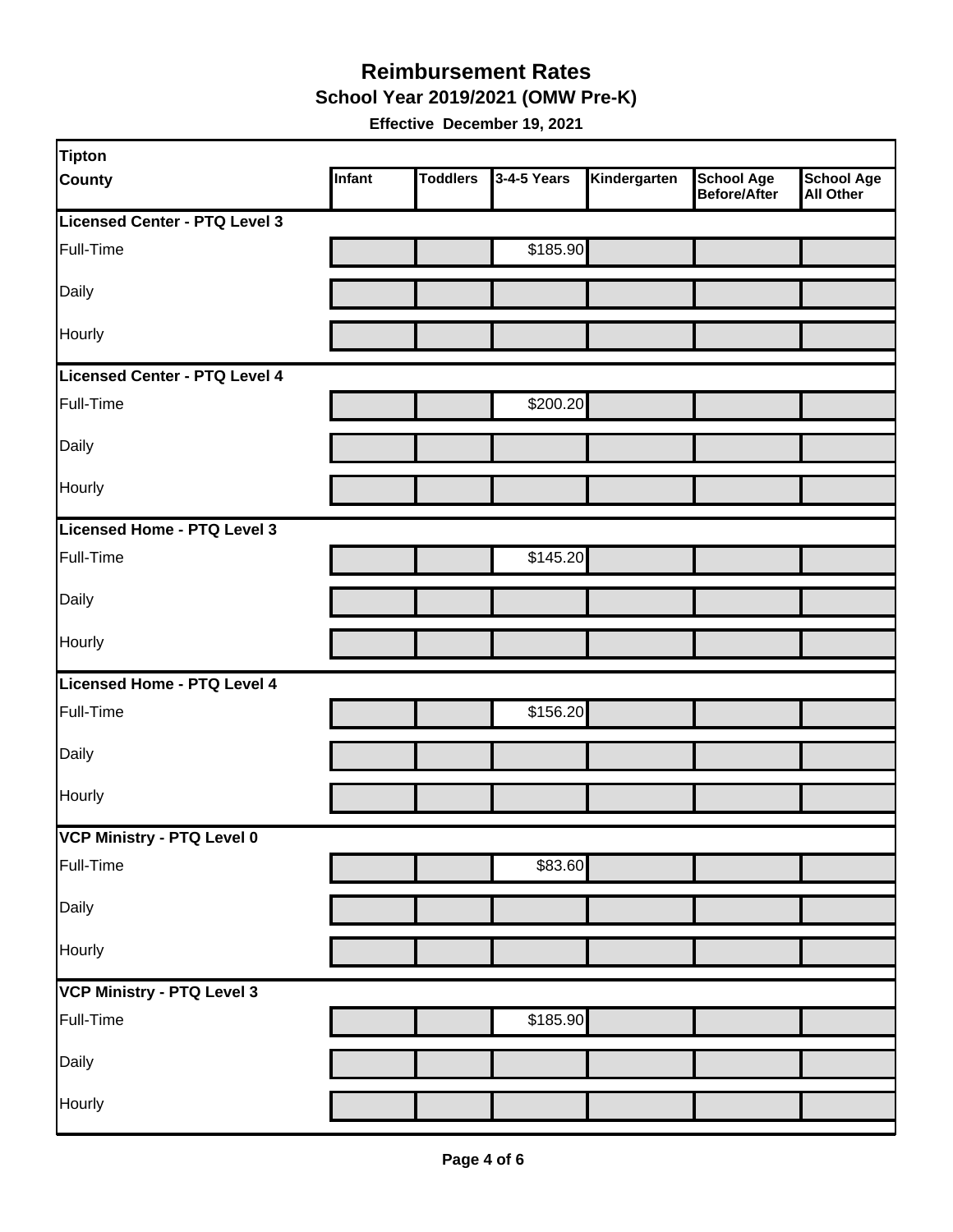**School Year 2019/2021 (OMW Pre-K)** 

| <b>Tipton</b>                           |        |                 |             |              |                                   |                                       |
|-----------------------------------------|--------|-----------------|-------------|--------------|-----------------------------------|---------------------------------------|
| <b>County</b>                           | Infant | <b>Toddlers</b> | 3-4-5 Years | Kindergarten | <b>School Age</b><br>Before/After | <b>School Age</b><br><b>All Other</b> |
| <b>VCP Ministry - PTQ Level 4</b>       |        |                 |             |              |                                   |                                       |
| Full-Time                               |        |                 | \$200.20    |              |                                   |                                       |
| Daily                                   |        |                 |             |              |                                   |                                       |
| Hourly                                  |        |                 |             |              |                                   |                                       |
| Private Accredited School - PTQ Level 0 |        |                 |             |              |                                   |                                       |
| Full-Time                               |        |                 | \$143.00    |              |                                   |                                       |
| Daily                                   |        |                 |             |              |                                   |                                       |
| Hourly                                  |        |                 |             |              |                                   |                                       |
| Private Accredited School - PTQ Level 1 |        |                 |             |              |                                   |                                       |
| Full-Time                               |        |                 | \$143.00    |              |                                   |                                       |
| Daily                                   |        |                 |             |              |                                   |                                       |
| Hourly                                  |        |                 |             |              |                                   |                                       |
| Private Accredited School - PTQ Level 2 |        |                 |             |              |                                   |                                       |
| Full-Time                               |        |                 | \$171.60    |              |                                   |                                       |
| Daily                                   |        |                 |             |              |                                   |                                       |
| Hourly                                  |        |                 |             |              |                                   |                                       |
| Private Accredited School - PTQ Level 3 |        |                 |             |              |                                   |                                       |
| Full-Time                               |        |                 | \$185.90    |              |                                   |                                       |
| Daily                                   |        |                 |             |              |                                   |                                       |
| Hourly                                  |        |                 |             |              |                                   |                                       |
| Private Accredited School - PTQ Level 4 |        |                 |             |              |                                   |                                       |
| Full-Time                               |        |                 | \$200.20    |              |                                   |                                       |
| Daily                                   |        |                 |             |              |                                   |                                       |
| Hourly                                  |        |                 |             |              |                                   |                                       |